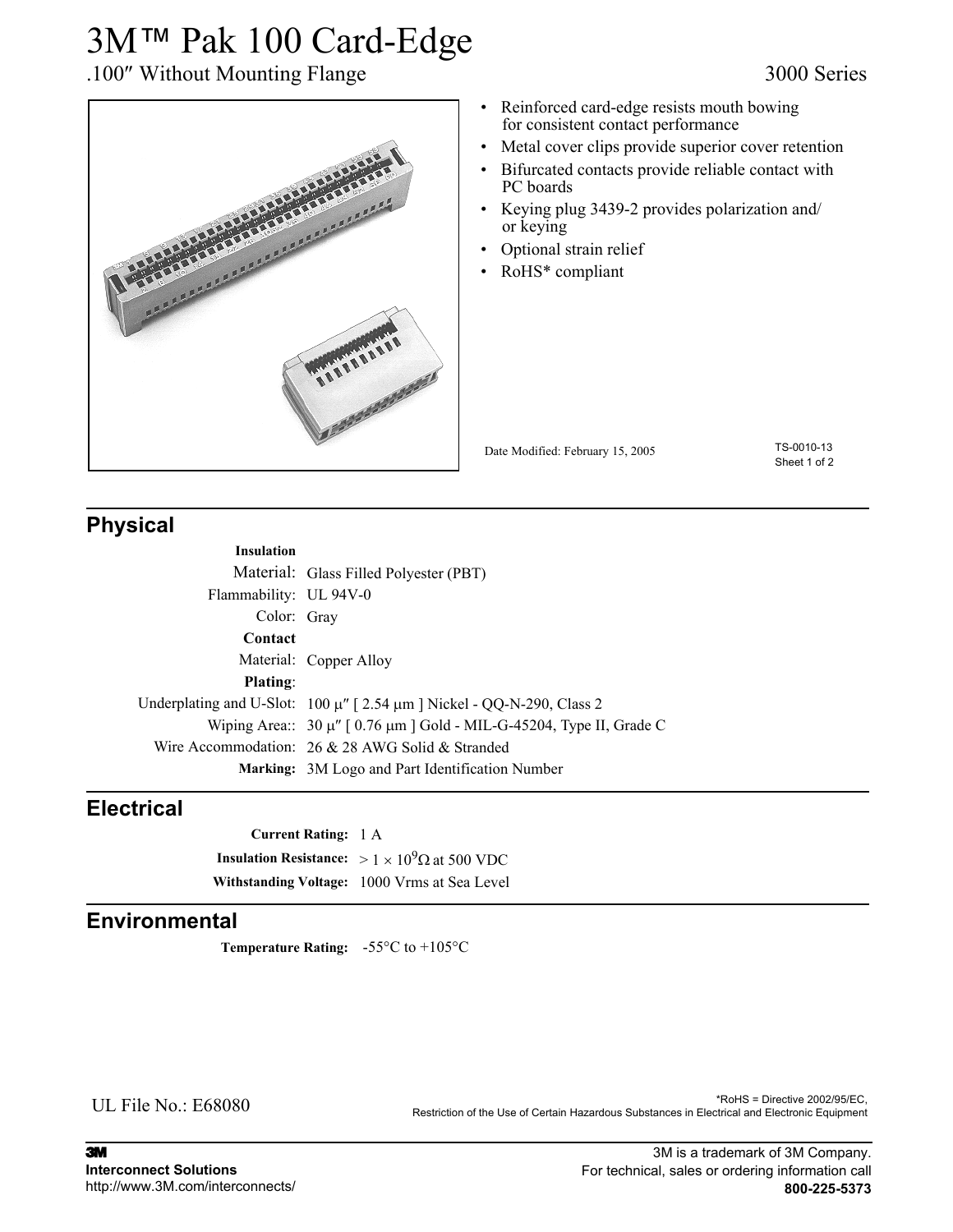# 3M™ Pak 100 Card-Edge

# .100″ Without Mounting Flange 3000 Series



3M **Interconnect Solutions** http://www.3M.com/interconnects/